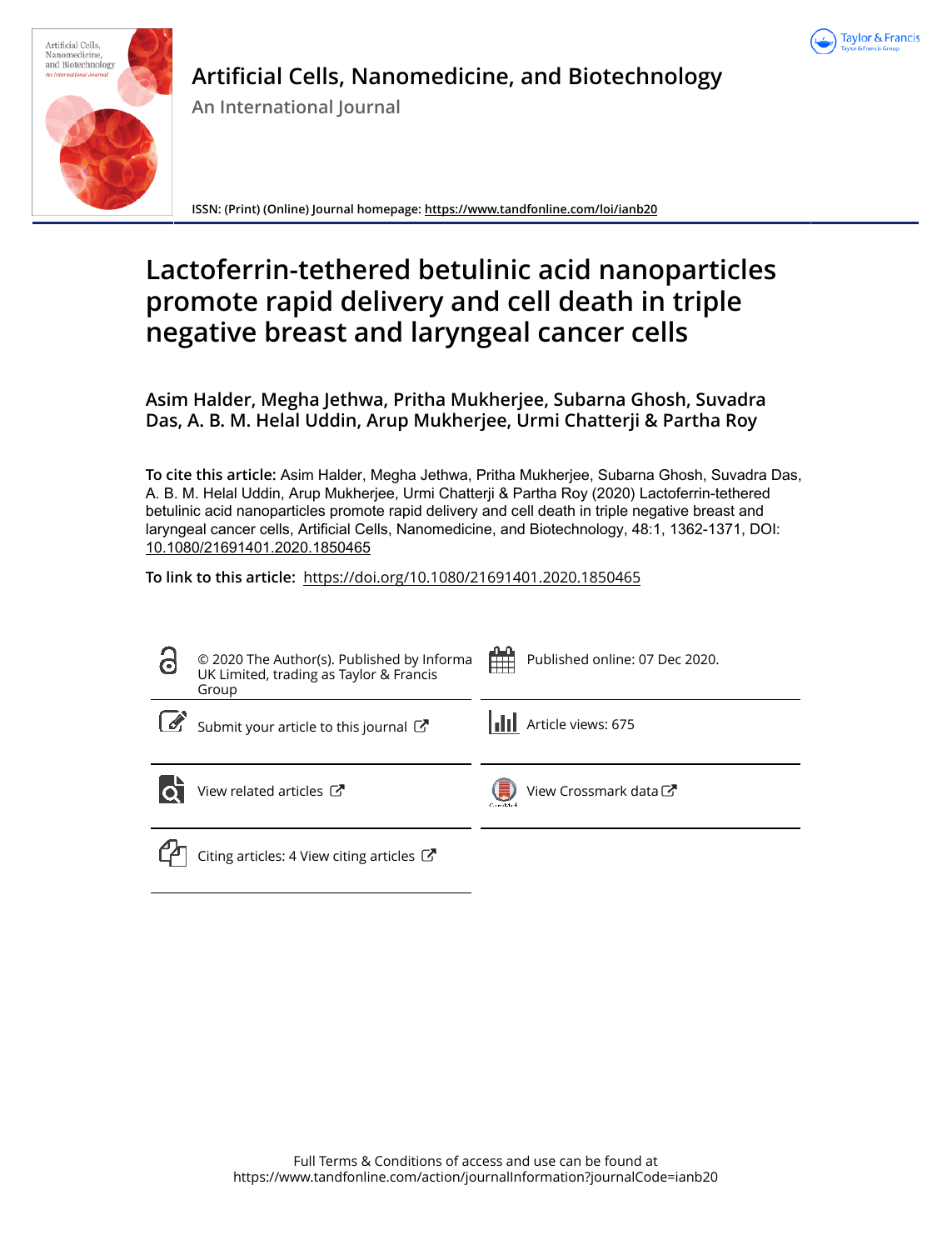Taylor & Francis Taylor & Francis Group

**a** OPEN ACCESS **D** Check for updates

# Lactoferrin-tethered betulinic acid nanoparticles promote rapid delivery and cell death in triple negative breast and laryngeal cancer cells

Asim Halder<sup>a,b</sup>, Megha Jethwa<sup>a</sup>, Pritha Mukherjee<sup>c</sup>, Subarna Ghosh<sup>c</sup>, Suvadra Das<sup>d</sup>, A. B. M. Helal Uddin<sup>e</sup>, Arup Mukherjee<sup>f</sup>, Urmi Chatterji<sup>c</sup> and Partha Roy<sup>g</sup>

<sup>a</sup>Department of Chemical Technology, University of Calcutta, Kolkata, India; <sup>b</sup>Department of Pharmaceutical Technology, JIS University, Kolkata, India; <sup>c</sup>Cancer Research Laboratory, Department of Zoology, University of Calcutta, Kolkata, India; <sup>d</sup>Basic Science and Humanities Department, University of Engineering and Management, University Area, Kolkata, India; <sup>e</sup>Kulliyyah Of Pharmacy, International Islamic University Malaysia, Kuantan Campus, Kuantan, Pahang, Malaysia; <sup>f</sup>Department of Biotechnology, Malulana Abul Kalam Azad University of Technology (formerly WBUT), Kolkata, India; <sup>g</sup>Department of Pharmaceutical Technology, Adamas University, Kolkata, India

#### ABSTRACT

#### ARTICLE HISTORY

Received 9 May 2019 Revised 8 October 2020 Accepted 8 November 2020

Cancer management presents multifarious problems. Triple negative breast cancer (TNBC) is associated with inaccurate prognosis and limited chemotherapeutic options. Betulinic acid (BA) prevents angiogenesis and causes apoptosis of TNBC cells. NIH recommends BA for rapid access in cancer chemotherapy because of its cell-specific toxicity. BA however faces major challenges in therapeutic practices due to its limited solubility and cellular entree. We report lactoferrin (Lf) attached BA nanoparticles (Lf-BAnp) for rapid delivery in triple negative breast (MDA-MB-231) and laryngeal (HEp-2) cancer cell types. Lf association was confirmed by SDS-PAGE and FT-IR analysis. Average hydrodynamic size of Lf-BAnp was 147.7  $\pm$  6.20 nm with  $\zeta$  potential of  $-28.51 \pm 3.52$  mV. BA entrapment efficiency was 75.38  $\pm$  2.70% and the release mechanism followed non-fickian pattern. Impact of Lf-BAnp on cell cycle and cytotoxicity of triple negative breast cancer and its metastatic site laryngeal cancer cell lines were analyzed. Lf-BAnp demonstrated strong anti-proliferative and cytotoxic effects, along with increased sub- $G_1$ population and reduced number of cells in  $G_1$  and  $G_2/M$  phases of the cell cycle, confirming reduced cell proliferation and significant cell death. Speedy intracellular entry of Lf-BAnp occurred within 30 min. Lf-BAnp design was explored for the first time as safer chemotherapeutic arsenals against complex TNBC conditions.

#### GRAPHICAL ABSTRACT



#### Introduction

Nanoparticles are considered as useful weapons in cancer chemotherapy and diagnosis [1,2]. The benchmark for their clinical translation in cancer conditions are toxicity reduction and cell-specific delivery. Early nanotechnology interventions in medicines against cancer were focussed on reducing residual tissue toxicity and enhancing drug solubility. Cellspecific delivery was achieved based on passive enhanced

permeability and retention (EPR) effects [3]. This impelled drug concentration in cancer vicinity but failed frequently in translating into efficacy mostly due to solubility constraints. In order to circumvent such limitations, currently nanoparticles are aimed to provide site-specific delivery with slow sustained release [4]. A range of homing ligands like folic acid, galactose, aptamers and antibody fragments were experimented already for active cancer targeting [5]. Some of

CONTACT Partha Roy partharoy2502@gmail.com Department of Pharmaceutical Technology, Adamas University, 24 Parganas North, Jagannathpur, Kolkata 700126, West Bengal, India

2020 The Author(s). Published by Informa UK Limited, trading as Taylor & Francis Group

This is an Open Access article distributed under the terms of the Creative Commons Attribution License (http://creativecommons.org/licenses/by/4.0/), which permits unrestricted use, distribution, and reproduction in any medium, provided the original work is properly cited.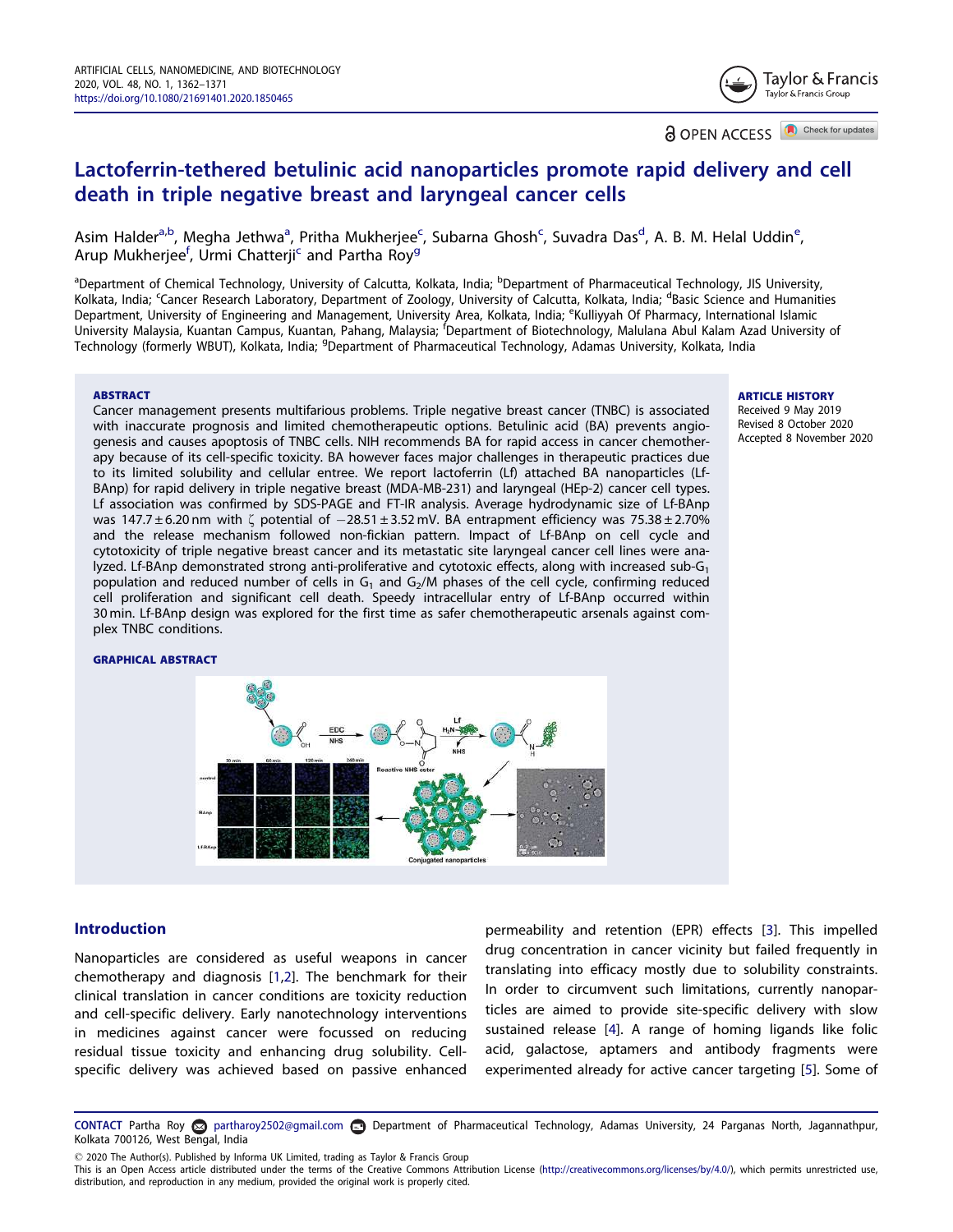these nanodevices have even entered various clinical trial phases [6].

Drug selection is very crucial for successes in cancer chemotherapy. Betulinic acid [BA, 3β, hydroxy-lup-20(29)-en-28-oic acid] is a pentacyclic triterpenoid found abundantly in the bark of Betula alba (white birch). The bioactive is also available in different types of plants including Eucalyptus camaldulensis, Syncarpa glomulifera, Tetracentron sinense and others [7]. BA is currently enlisted under the rapid access to intervention development program by the NIH, USA, against cancer conditions [8]. BA inhibits topoisomerase, induces apoptosis by caspase 3 activation and incites mitochondrial membrane damage [9–11]. It also stimulates reactive oxygen species (ROSs) and impairs antioxidant systems in cancer cells [12]. Betulinic acid is thus very well poised as a chemotherapeutic candidate. Betulinic acid saturation solubility in water is particularly low at  $2 \mu q/mL$  [13] and is the major impediment in translational chemotherapy with BA. In general, BA is one valuable anticancer moiety if it can be aptly targeted into specific cancer cells. Compared to other plant-derived chemotherapeutic agents like taxol, camptothecine or vincristine, BA shows high degree of cancer cell selectivity minimizing the chances of toxicity to normal cells [14].

Breast cancer is the second only to lung cancer leading to mortality in women [15]. Triple negative breast cancer (TNBC) is an aggressive variant of breast cancer marked by absence of Oestrogen, Progesterone, and human epidermal receptor 2 (HER2) receptors and accounts for nearly 20% of all breast cancer occurrences [15]. So TNBC patients have limited targeted chemotherapeutic options and also do not respond to hormonal therapy. The management of the disease is further crippled by resistance development and unspecific toxicity [16]. Betulinic acid seemed an interesting option as it is reported to cause apoptosis and inhibit angiogenesis of TNBC cells [17].

Lactoferrin (Lf) is an iron binding glycoprotein present in milk and whey as biocolloids [18]. Lf has a strong binding affinity with over expressed transferrin receptors prevalent in breast cancer cells including TNBC conditions [19,20]. Furthermore, Lf forms an important component of the immune system in humans and modulates cellular protein kinase and Fas signalling pathways [21,22]. Herein we propose site-directed nanoparticles for rapid delivery of BA in human TNBC MDA-MB-231 cell lines and human larynx epidermoid carcinoma HEp-2.

We developed lactoferrin-tethered PLGA nanoparticles loaded with BA for cell-specific delivery in complex cancer conditions like TNBC. Recent evidence substantiates larynx as the metastatic location for breast cancer [23]. So in another objective two highly invasive and metastatic cancer cell lines, MDA-MB-231 and HEp-2, were exposed to the newer nanoparticles designed for in-depth understanding of their efficacy. This study explored some of the receptor-based drug targeting techniques and the potentials of lactoferrin protein for nanoparticle-homing in cancer cells. The work marks the first evidence of directed nanoparticles of plant bioactive BA in complex cancer conditions like TNBC.

# Materials and methods

#### **Materials**

Standard glass wares of Borosil® make were used for the preparation and analysis experiments. Betulinic acid, PLF 127 surfactant, biopolymer PLGA 50:50 and reagents like EDC [1- Ethyl-3-(3-dimethylaminopropyl) carbodiimide], NHS (Nhydroxysuccinimde) and Lf (lactoferrin from milk) were all procured from Sigma Aldrich (USA). Cell culture medium DMEM and MEM, foetal bovine serum and antibiotic–antimycotic mix were purchased from Himedia (India). Paraformaldehyde, RNaseA and phosphate buffer saline (PBS) constituents were from MERCK (USA). Propidium iodide (PI), MTT, Triton X-100 and DAPI were purchased from Sigma Aldrich (USA). ProLong<sup>TM</sup> antifade reagent was procured from Thermo Fisher (USA). Human TNBC cells MDA-MB-231 and laryngeal cancer cells HEp-2 were procured from the National Centre for Cell Sciences (Pune, India).

#### **Methods**

#### Betulinic acid nanoparticles

Nanoparticles were prepared following a modified emulsion solvent diffusion technique as reported in our earlier studies [24,25]. Typically, 50 mg PLGA and 2.5 mg of BA were dissolved together in 3 ml of acetone. This phase was dropped into 30 ml of aqueous PLF 127 (1% w/v) under magnetic stirring at 1200 rpm. The resultant emulsion was stirred overnight at room temperature and the nanoparticles (BAnp) formed were gathered by centrifugation (REMI C24 BL, Mumbai, India) at 16,000 rpm,  $4 \pm 2^{\circ}$ C. BAnps were washed with water, re-centrifuged and preserved in vacuum desiccators for further evaluations. Each formulation type was prepared in quadruplicate and analysed in later stages. Lactoferrin (Lf) surface conjugation reaction was carried out further in a two-step EDC/NHS activation-grafting technique. Briefly, 10 mg of BAnps were dispersed in 5 ml of PBS with EDC (250  $\mu$ L, 1 mg/mL) and NHS (250  $\mu$ L, 1 mg/mL), and the mixture was stirred at room temperature for 4 h. Nanoparticles were collected by centrifugation (16,000 rpm,  $4\pm2\degree$ C), washed and re-dispersed in 2 ml of PBS. Lf (100 µL, 1.5 mg/mL) was then added drop-wise into this mixture under mild stirring for 2 h at room temperature. This solution was put to equilibrate overnight in an incubator maintained at  $4\pm2$  °C. The resultant Lf-BAnp nanoparticles were recovered by centrifugation (16,000 rpm,  $4 \pm 2^{\circ}$ C), washed and preserved in screw cap bottles for further applications. Lf mass conjugation onto the nanoparticles was estimated from the residuals in Bradford protein assay. Fluorescent-labelled nanoparticles (Lf-BAnpF and BAnpF) were prepared similarly by dissolving 0.1% w/v of FITC in acetone alongside BA.

#### Characterization of nanoparticles

# Particle size, polydispersity and zeta potential

The particle size in hydrodynamics was measured in Zetasizer Nano ZS (Malvern Instruments, Malvern, UK) against a 4 mw He–Ne laser beam at 633 nm and back scattering angle 173°.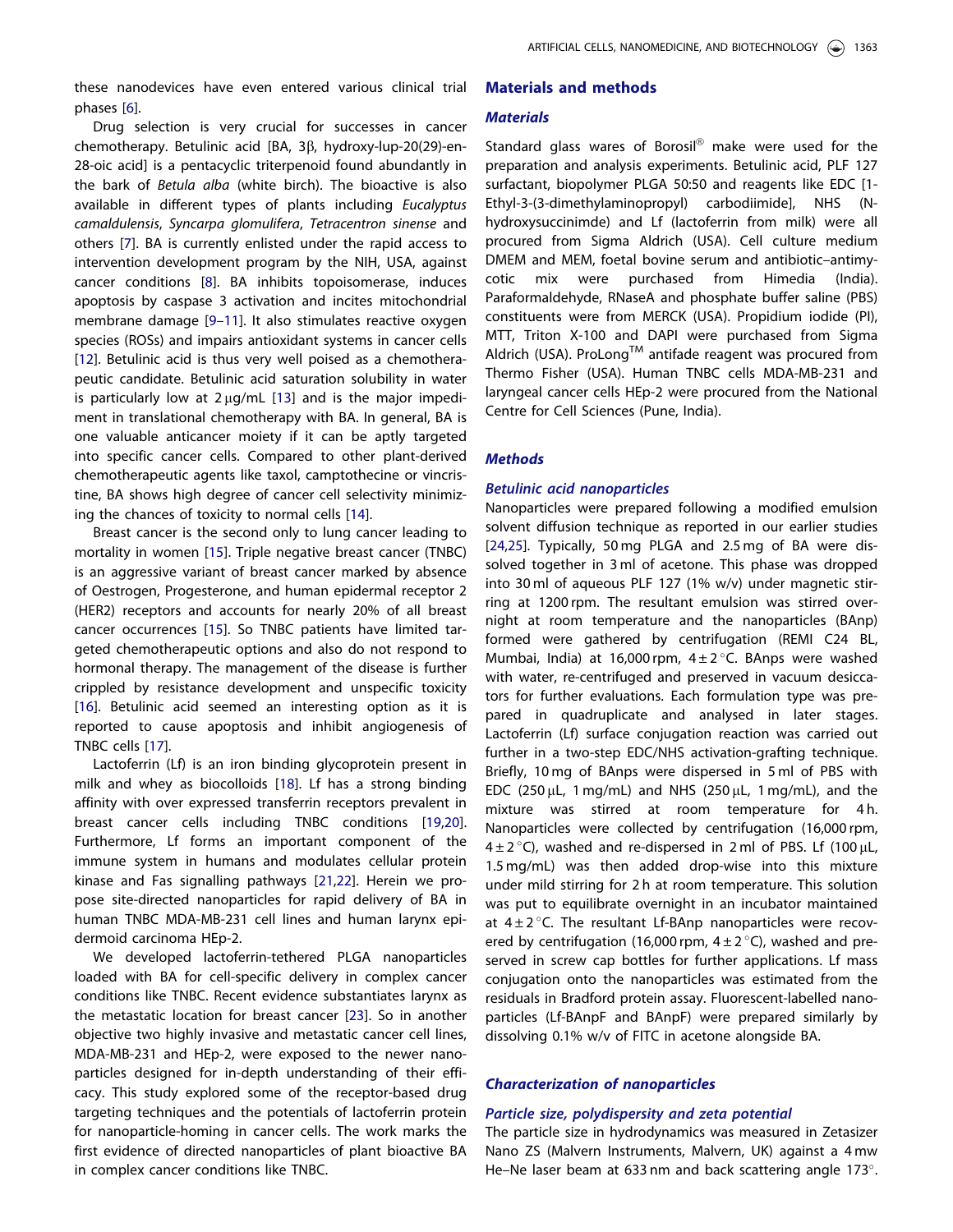Aliquots from each preparation batches were sampled in cuvettes and particle size along with polydispersity index (PDI) were determined. Zeta potential of each nanoparticle types was measured in a Zetasizer set up. Aliquots from the preparation batches were sampled in disposable zeta cells and zeta potentials were recorded on the basis of electrophoretic transportability under an applied electrical field.

#### Transmission electron microscopy (TEM)

Nanoparticle morphology characteristics were studied upon staining under a transmission electron microscope (TEM, JEOL-JEM 2010, Tokyo, Japan). Samples were prepared by applying  $30 \mu L$  of diluted particles solution onto carboncoated copper TEM grids (300 mesh, Ted pella, Redding, CA). Excess solution was removed with the help of blotting papers and then particles were stained with uranyl acetate (1.0%) solution in particle-free water. The grids were allowed to dry prior to measurement in TEM and placed in stabs for visualization and analysis.

# SDS-PAGE

SDS-PAGE gel electrophoresis studies were carried out in order to confirm nanoparticles surface Lf conjugation. Samples of nanoparticles (BAnp or Lf-BAnp) or Lf alone were loaded onto a 10% SDS–polyacrylamide gel, run on PBS 7.4 and the protein spots were resolved at 120 mV for 60 min. The gel was stained with Coomassie Blue before visualization.

#### Fourier transform infra-red (FT-IR) spectroscopy

FT-IR (FT/IR-670 plus, Jasco, Tokyo, Japan) vibrational spectroscopy studies were performed in ground KBr pellets. Nanoparticles, Lf or BA were diluted separately in IR grade KBr and were pelletized in a hydraulic press before observations. Individual pellets were scanned over a wave number range of 4000 to 400  $cm^{-1}$  and the data stacked in Bio-Rad KnowItAll (Bio-Rad, Hercules, CA) software for comparative studies.

#### BA entrapment efficiency and loading content

Quantitative analysis for BA was carried out in a reverse phase HPLC system (Waters HPLC 515, New Castle, DE). The HPLC mobile phase was acetonitrile: water (86:14 v/v) and the solvent flow rate was 1 ml/min [26]. A peak area (y) vs. concentration (x) graph for BA was first prepared using  $25 \times 4.6$  mm C<sub>18</sub> column (Supelco), and a PDA detector (2996, Waters) online set at 210 nm. Standard BA samples retention time was recorded at 16.46 min. The nanoparticles entrapment efficiency was determined from the BA mass content in the supernatant before and after harvesting. The actual BA content was determined by dissolving 2 mg nanoparticles in 1 ml of acetonitrile. The solution was filtered and diluted in HPLC grade water before estimation. The BA entrapment efficiency (EE) and loading content (LC) was calculated by the

following equations, respectively:

BA entrapment (%)
$$
= \left(\frac{\text{Mass of BA originally taken} - \text{Mass of BA in supernatant}}{\text{Mass of BA originally taken}}\right)
$$

$$
\times 100
$$

BA loading content 
$$
(\%) = \left(\frac{\text{Mass of BA in nanoparticles}}{\text{Mass of nanoparticles}}\right)
$$
  
× 100

#### In vitro release studies

Release experiments over time were carried out at  $37 \pm 2^{\circ}$ C in PBS. Nanoparticles were dispersed in 1 ml of PBS (100 mM, pH 7.4) and the dispersion was carefully washed with 1 ml more of PBS into end tied dialysis bags. Individual dialysis bags were placed in glass vials containing 10 ml of phosphate buffer and placed over a shaker incubator maintained at  $37 \pm 2^{\circ}$ C, 100 rpm. Release medium (4 ml) from the vials were taken out at preset time intervals and were replaced immediately with fresh buffer medium. The amount of BA released per timed sample was estimated in HPLC as described earlier (2.7). Standard curve plot was used for all analysis with necessary corrections for the dilution factors. Samples from quadruplicate batches of BAnp or Lf-BAnp were studied, data averaged and plotted for kinetics analysis.

#### Cell culture

MDA-MB-231 and HEp-2 cell lines were cultured in MEM and DMEM, respectively. The growth medium was supplemented with 10% foetal bovine serum and 1% antibiotic-antimycotic mix. The cells were maintained under standard culture conditions (5% CO<sub>2</sub>, 95% humidified air, 37  $\pm$  2 °C) and the medium was changed in alternate days. Confluent cultures were detached with trypsin solution (0.05% trypsin-0.02% EDTA) and sub-cultured for use.

#### Cellular toxicity study

HEp-2 and MDA-MB-231 cells were grown in 96-well plates till sub-confluent. Test samples BA, BAnp or Lf-BAnp were dissolved in DMSO and were added to the cells at equivalent concentrations (1, 2, 4, 7, 10, 12, 15 and 20  $\mu$ g/mL) of BA and incubated for 48 h. After incubation, the media was discarded and 100 µL of sterile PBS was added per well followed by 5 mg/mL MTT [3-(4, 5-dimethylthiazol-2-yl)-2, 5-diphenyltetrazolium bromide] reagent and plates were incubated for 4 h at  $37 \pm 2^{\circ}$ C. MTT solubilization solution (100 µL) was then added to each well to dissolve the formazan crystals. The absorbance was measured at 570 nm in a Microplate Absorbance Reader (BioRad iMARK, CA). Percentage viability of cells was calculated as the ratio of mean absorbance from triplicate readings and the cell viability was recorded as (I sample/I control)  $\times$ 100 [27].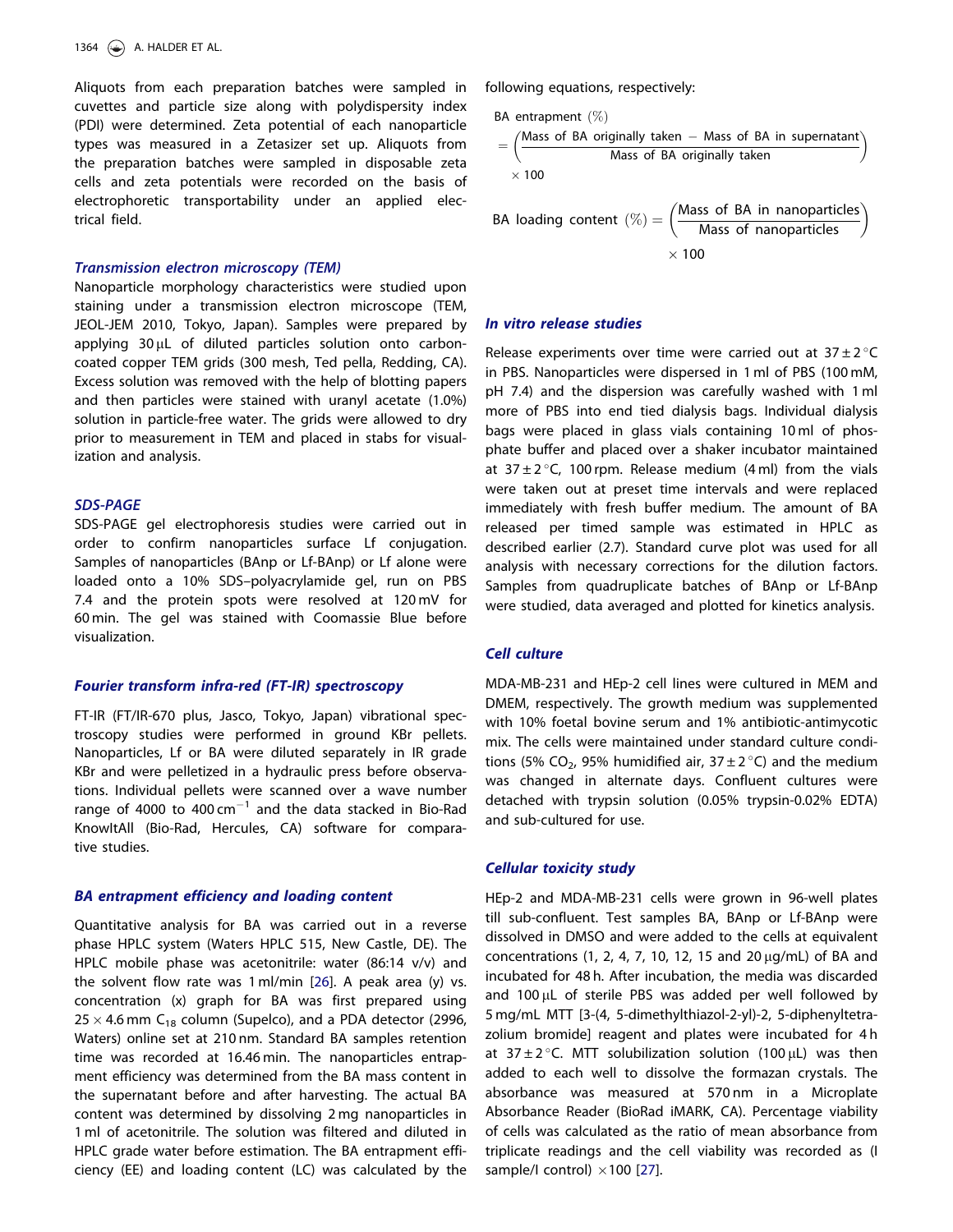Table 1. Particle size (D), polydispersity index (PDI), entrapment efficiency (EE), loading content (LC) and zeta potential (ZP) of formulated nanoparticles.

| <b>Formulations</b> | ) (nm)              | PDI              | EE(96)           | LC (%)         | ZP (mV)                        |
|---------------------|---------------------|------------------|------------------|----------------|--------------------------------|
| BAnp                | $136.4 \pm 3.60$    | $0.129 \pm 0.01$ | $75.42 \pm 2.50$ | $4.2 \pm 0.09$ | $-25.31 \pm 2.43$              |
| Lf-BAnp             | $147.7 \pm 6.20$ ** | $0.114 \pm 0.01$ | $75.38 \pm 2.70$ | $4.5 \pm 0.12$ | $-28.51 \pm 3.52$ **           |
| BAnpF               | $142.3 \pm 3.30^*$  | $0.117 \pm 0.01$ | $75.39 \pm 3.40$ | $4.1 \pm 0.11$ | $-24.62 \pm 3.14^*$            |
| Lf-BAnpF            | $154.6 \pm 7.50**$  | $0.145 \pm 0.02$ | $75.43 \pm 2.80$ | $4.5 \pm 0.15$ | $-20.70 \pm 2.63$ <sup>*</sup> |

Results are expressed as mean  $\pm$  SD ( $n = 4$ ). SD: standard deviation.

 $p > 0.05$ , no significant difference compared with BAnp.

 $**p < .01$ , significant difference compared with BAnp.

# Cell cycle analysis

For cell cycle analysis,  $1 \times 10^4$  cells were seeded in culture plates. Cells (HEp-2 or MDA-MB-231) were treated as described earlier with 10  $\mu$ g/mL of test compounds or without for 48 h. Treated cells were then washed thoroughly with PBS, collected and fixed in 70% ice-cold ethanol. Cells were then resuspended in 1 ml lysis buffer (0.1% Triton X-100 in PBS) and incubated along with  $20 \mu$ L of RNase A (1 mg/mL) for 30 min at  $37 \pm 2$  °C. The cells were incubated in dark for 15 min in presence of staining dye (0.05 mg/mL propidium iodide in 500  $\mu$ L of PBS) [28,29] and analyzed in a BD Accuri C6 Flow Cytometer (BD Biosciences, San Jose, CA) assembled with the BD Accuri C6 software.

### Cellular uptake and flow cytometry studies

Nanoparticle uptake and flow cytometry studies were carried out using HEp-2 and MDA-MB-231 cells. Cells were grown on glass cover slips in six-well plates and exposed to fluorescently labelled nanoparticles BAnpF or Lf-BAnpF. After each specified time-point (30, 60, 120 and 240 min), samples were removed and the cells fixed for 15 min in 2% paraformaldehyde at room temperature. Cover slips were subsequently washed, stained with DAPI and mounted for visualization using FV 1200 Olympus confocal laser scanning microscope. Digitized images were analyzed further in FV-10 ASW 3.0 viewer image browser [30].

For quantitative uptake analysis, cellular accumulation of BAnpF or Lf-BAnpF was determined. Briefly, cells were seeded in six-well plates, treated similarly with  $10 \mu q/mL$  of BAnpF or Lf-BAnpF and cultured for 4 h at  $37 \pm 2$  °C. Cells were harvested at each time point (30, 60, 120 and 240 min), washed with PBS and re-suspended in PBS with 70% ethanol. Cells were finally subjected to flow cytometry (BD Biosciences, USA) [31]. Results were analyzed in BD Accuri C6 software.

#### Statistical analysis

Experiment results were expressed as mean values ± standard deviation (SD) from at least three experimental sets. Comparisons between groups were evaluated using Student's t-test. Statistical significance was represented by  $p$ -value > .05, \*\*p-value < .01 and \*\*\*p-value < .001.

# Results and discussion

Various naturally occurring triterpenoids are gaining importance for applications in complex medical conditions such as in cancer, HIV aids and auto-immune diseases [32]. BA is one such compound promoted by NIH for rapid access to cancer chemotherapy. BA depolarises mitochondrial membrane potential and induces caspase-independent apoptotic cell death. The drug exhibits a broader therapeutic window since its cytotoxicity does not affect the normal cells [14]. BA is a ROS scavenger in normal cells but facilitate excessive ROS generation in cancerous cells [33]. Also, BA is enormously useful in drug-resistant cancer cells since it triggers mitochondrial pathways of apoptosis. Entry of BA in cells is however very restricted. BA is classified as BCS class IV type compound due to poor water solubility and very low permeability. Delivery of this chemotherapeutic bioactive through surface engineered nanoparticle system is a very effective strategy. We have developed lactoferrin functionalized biopolymer nanoparticles loaded with BA for targeted delivery in cancer cell types.

#### Nanoparticles synthesis and characterization

Nanoparticles BAnp and Lf-BAnp were prepared by a solvent diffusion method using PLF 127 as the stabilizing agent. Lactoferrin conjugation on BAnp was achieved via two steps EDC/NHS coupling reactions. The association of lactoferrin leads to an increase in DLS particle size from 136.4 nm for BAnp to 147.7 nm in case of Lf-BAnp (Table 1). Comparative intensity plots along with the corelograms for nanoparticles were presented in Figure 1(A,B). The EDC/NHS reaction is often very successful in stable amide bond formation between biopolymer carboxylates and protein surface amines. PLGA carboxylate groups were activated due to EDC while NHS enhanced amine coupling reactions of Lf, through hydrolysis-resistant intermediate formations (Scheme 1). Covalent coupling of Lf molecules on to the nanoparticle surfaces rather than non-specific adsorption was therefore ensured [34]. The zeta potential values were recorded at  $-25.31$  and  $-28.51$  mV for BAnp and Lf-BAnp. The entrapment efficiency of BA was recorded at 75.42% and that was also very consistent after protein conjugation in Lf-BAnp (Table 1). Nanoparticles co-loaded with FITC and BA observed minimal enhancement in particle parameters. TEM micrographs revealed that the nanoparticles were spherical and smooth on surface without any demonstrable particles aggregation (Figure 1(C,D)). FT-IR analysis was conducted in order to observe any molecular interactions among BA and nanoparticles (Figure 2(A)). FT-IR spectra of BA showed characteristics  $-O-H$  stretching vibrations at 3450 cm<sup>-1</sup> alongside  $-C = O$  stretching at 1689 cm<sup>-1</sup>. The presence of characteristic peaks for BA was recorded at 1036, 1455 and 2941  $cm^{-1}$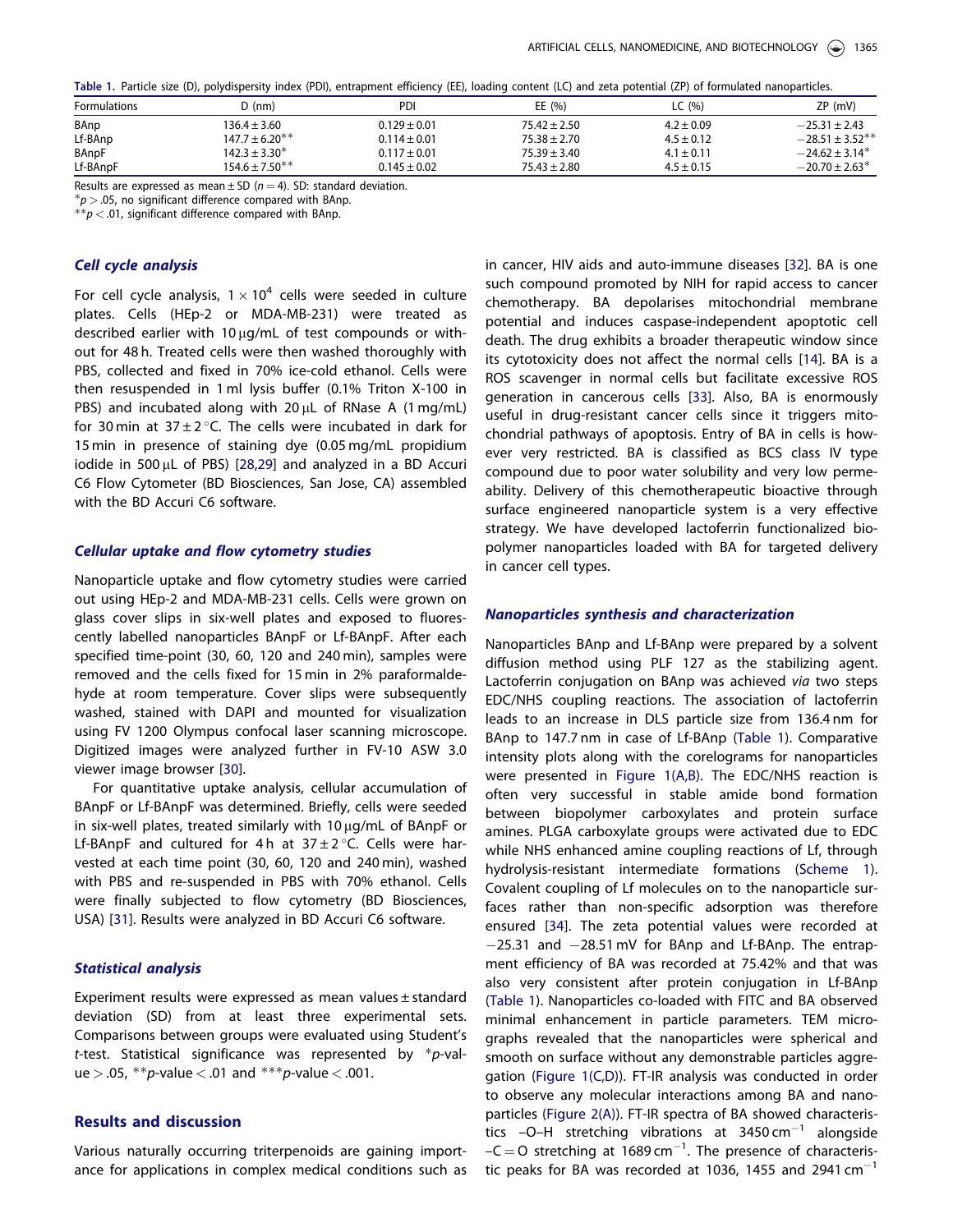

Figure 1. (A) Particle size distribution in scattering intensity measured in DLS and (B) corelogram overlay of Lf-BAnp and BAnp dispersed in aqueous medium. (C) HR-TEM study of Lf-BAnps and (D) High magnification image of that nanoparticle.



Scheme 1. Schematic diagram of nanoparticles formation mechanism and coupling reaction between PLGA carboxylate groups and Lf amine groups via EDC/ NHS chemistry.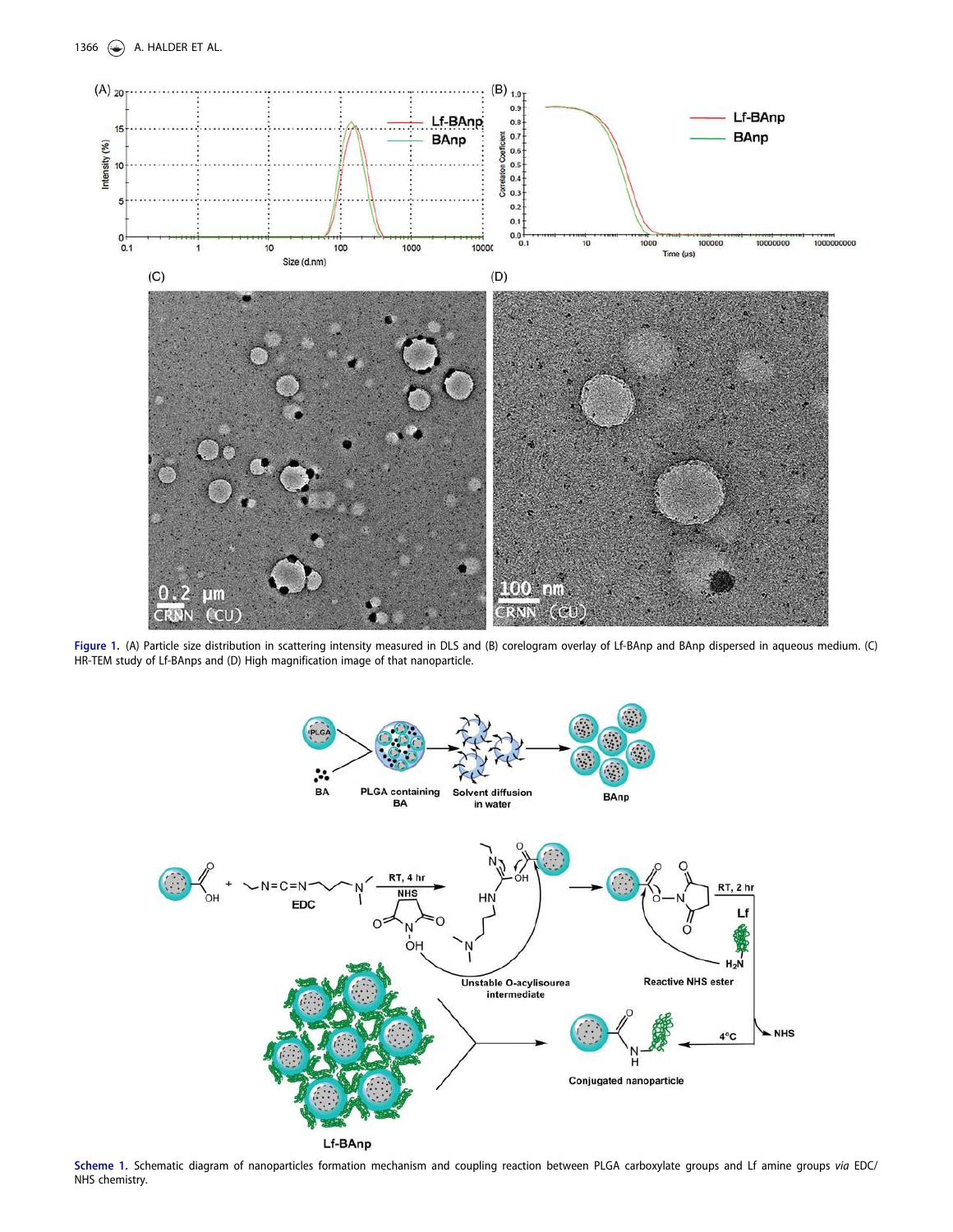

Figure 2. (A) FT-IR spectra of BA, Lf, PLGA, BAnp and Lf-BAnp, scanned over a range of 4000 to 400 cm<sup>-1</sup> and (B) SDS-PAGE studies of nanoparticles. Lanes: 1. Marker, 2. Lf-BAnp, 3. BAnp and Lf physical mixture, 4. BAnp and 5. Lf.



Figure 3. In vitro release studies of BAnp and Lf-BAnp at different time point in PBS at 37 °C.

[35]. In case of BAnp, a strong  $-C=O$  stretching was observed at  $1759 \text{ cm}^{-1}$  and the characteristics PLGA esters –C–H stretching was recorded at 2999 cm $^{-1}$  in addition. FT-IR studies confirmed BA loading in PLGA nanoparticles with no chemical interactions. The amide I bond of Lf was recorded at 1652 cm $^{-1}$  and that observed a shift at 1620 cm $^{-1}$  in Lf-BAnp. This was likely due to PLGA conjugation reactions. These findings confirmed that Lf was conjugated on nanoparticles surfaces through covalent interactions. The SDS-PAGE (Figure 2(B)) experiment showed single visible protein band for Lf (lane 5) and that in case of Lf-BAnp (lane 2). Such a protein band was predominant only after coupling reactions which observed no protein–protein interactions. The release pattern of BA was biphasic in nature and the results were presented in Figure 3. The initial release was faster which was likely due to molecular adsorption of BA onto the nanoparticle surfaces. BA release however was steady fast in later hours which continued for a prolonged period of near 300 h. In Lf-BAnp the drug release was slower as compared to that of BAnp. This was likely due to larger size nanoparticles diffusion path and the presence of Lf proteins onto the nanoparticles surfaces. The order of drug release kinetics for BAnp and Lf-BAnp were statistically evaluated. The n value recorded was 0.41 for Lf-BAnp and that was 0.31 for BAnp indicating that the release trend followed a non-Fickian diffusion mechanism [36].

#### Cytotoxicity of nanoparticles

The cytotoxic and anti-proliferative effects of Lf-BAnp, BAnp and that of BA were analyzed. MTT assay was conducted in the drug-treated MDA-MB-231 and HEp-2 cells as also in the untreated cells. The percent viabilities of MDA-MB-231 and HEp-2 as a function of increasing BA concentration  $(1-20 \mu g)$ mL) were first determined. Nanoparticles Lf-BAnp and BAnp were studied in equivalent concentrations of BA. As observed in Figure 4(A), the  $IC_{50}$  value of BA was 10  $\mu$ g/mL, whereas that for BAnp was  $7 \mu g/mL$  and for Lf-BAnp was  $4 \mu g/mL$  in HEp-2 cells. In case of TNBC MDA-MB-231 cell line (Figure  $4(B)$ ) the BA free drug recorded  $IC_{50}$  value 10  $\mu$ g/mL, and that for BAnp was  $7 \mu g/mL$ . Interestingly though, for Lf-BAnp, the  $IC_{50}$  value was observed at 2  $\mu$ g/mL which is 10-fold better than earlier report of free BA against triple negative cancer [17]. Similar improvement in  $IC_{50}$  values was also observed when human larynx epidermoid carcinoma cells were exposed to Lf-BAnp in comparison to free BA and BAnp incubation. Results obtained are highly encouraging as till date no report confirms the efficacy of nanoparticulated BA against HEp-2 cells.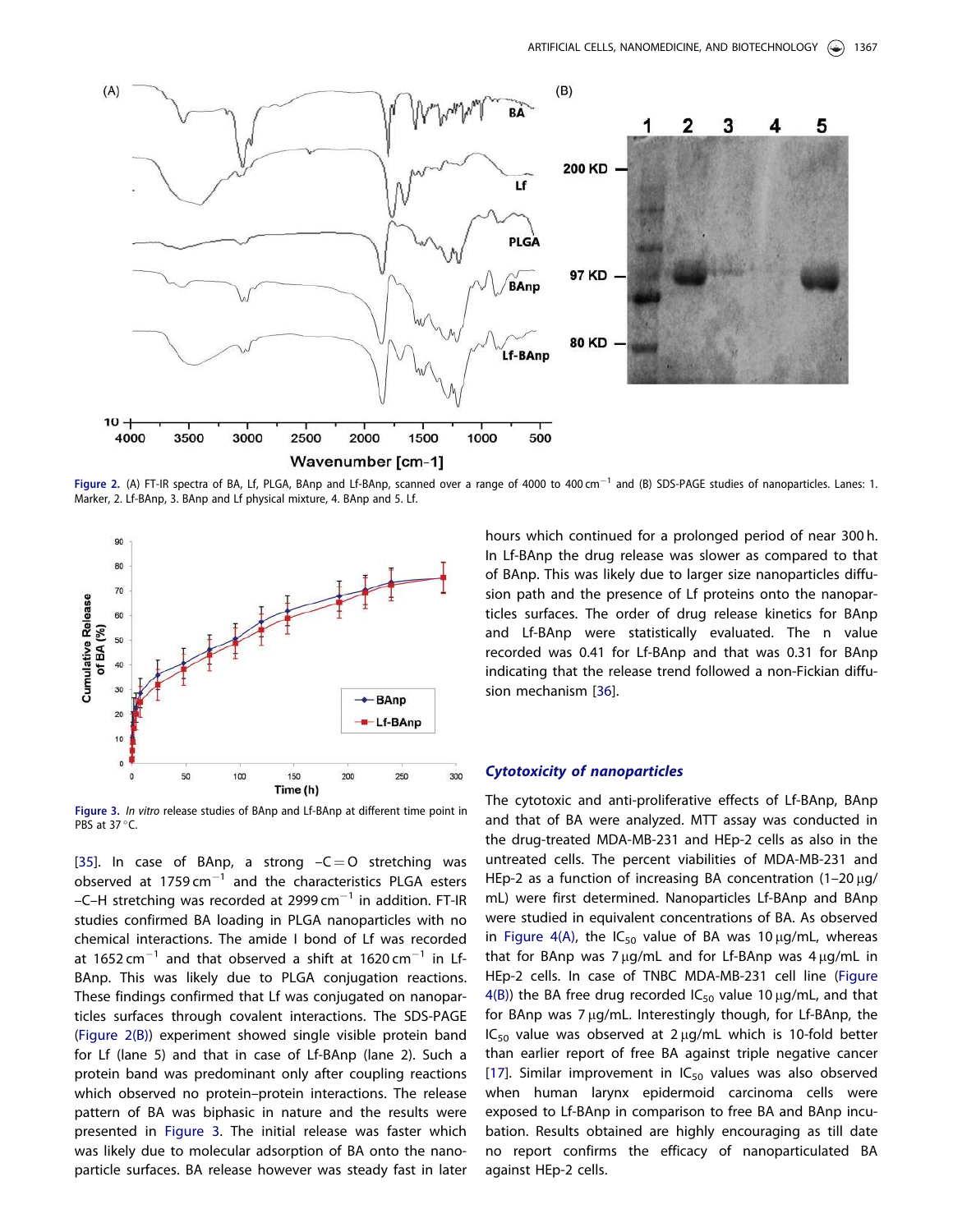

Figure 4. Cellular cytotoxicity studies of BA, BAnp and Lf-BAnp on HEp-2 and MDA-MB-231 cell lines (A and B respectively). Statistical significance (\*\*\*p < .001, \*\* $p < .01; n = 8$ ).



Figure 5. The cell cycle analysis of BA nanoparticles in HEp-2 and MDA-MB-231 cells. BA, BAnp and Lf-BAnp were treated on HEp-2 (A-upper panel) and MDA-MB-231 (A-lower panel) stained with propidium iodide and analysed by FACS. Histogram analysis of cell cycle progression for BA, BAnp and Lf-BAnp on HEp-2 (B) and MDA-MB-231 (C) are shown. Statistical significance  $(***p<.001, **p<.01; n=3)$ .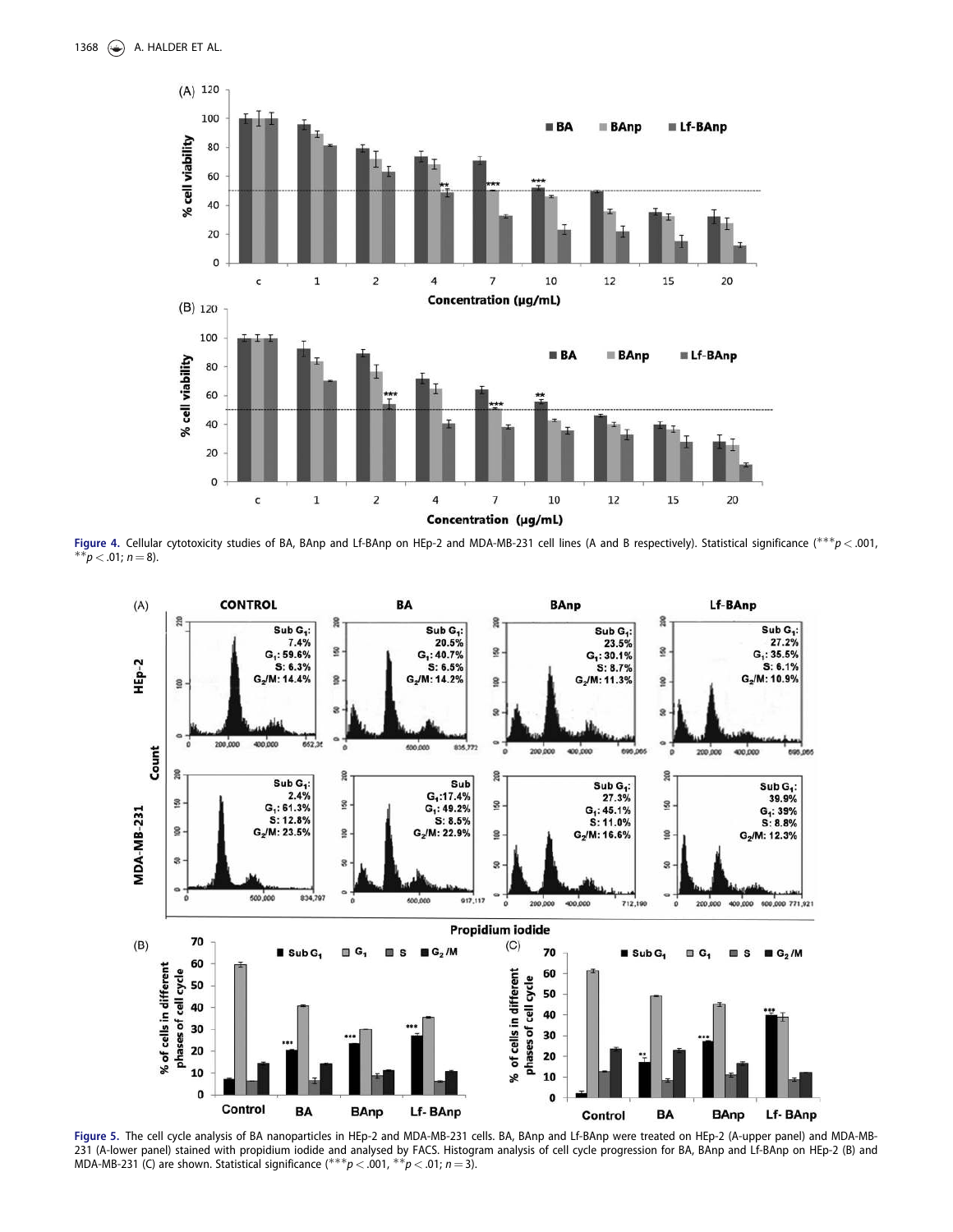

Figure 6. Cellular uptake and intra-cellular localization of BA nanoparticles in HEp-2 and MDA-MB-231 cells. FITC tagged BAnp and Lf-BAnp were exposed to HEp-2 and MDA-MB-231 cells for 30, 60, 120 and 240 min (A and C). Flow cytometric analysis (B and D) depicts the time-dependent increase in uptake for FITC tagged nanoparticles compared to control as indicated by the fluorescent peak shift. Each sample was stained with blue nuclear stain DAPI and images recorded at  $40 \times$  magnification.

#### Effect of nanoparticles on cell cycle

The effects of BA, BAnp or Lf-BAnp on proliferation status of the cancer cells were analyzed in flow cytometry. HEp-2 and MDA-MB-231 cells were exposed to BA, BAnp or Lf-BAnp for 48 h. BD Accuri C6 software was used and 20,000 events were analyzed (Figure 5). The analysis revealed significant increase in the number of HEp-2 cells in sub- $G_1$  phase upon treatment. The number of cells in sub- $G_1$  phase for the control group was 7% while that for BA was 20.5%, BAnp 23.6% and Lf-BAnp 27.2% (Figure 5(A)). More striking results were recorded in case of MDA-MB-231 cell line. The sub-G<sub>1</sub> phase growth increased from 2.4% in control to 17.4% in BA, 27.3% in BAnp and 39.9% in Lf-BAnp-treated cells. Increase of cells in the sub-G<sub>1</sub> phase was accompanied by progressive reduction in the  $\mathsf{G}_1$  and  $\mathsf{G}_2/\mathsf{M}$  phases. This confirms the fact that BA-induced apoptosis, accumulation of cells in the sub-G<sub>1</sub> phase and effected cell death. But Lf-BAnp produced the most prominent results among all treatment groups.

#### Qualitative and quantitative uptake of nanoparticles

FITC-labelled nanoparticles were used for cellular uptake studies. Confocal microscopy images in HEp-2 and MDA-MB-231 cells were recorded after 30, 60, 120 and 240 min. Images were gathered keeping all parameters like offset, gain, sensitivity and laser power constant throughout the

process. Time-dependent increase in FITC green fluorescence was observed due to cytoplasmic accumulation in both HEp-2 and MDA-MB-231cells (Figure 6(A,C)). Cellular uptake of Lf-BAnp in Hep-2 was very perceptible within 30 min of incubation, indicating an efficient uptake. However that speedy internalization was not much demonstrable in case of BAnp which may have contributed to its reduced efficacy against cancer cells. Progressive enhancement of Lf-BAnp uptake with time in both TNBC and laryngeal cancer cells was very significant.

The intracellular uptake of BAnp and Lf-BAnp in both the cancer cells types was further confirmed by flow cytometry analysis. The overlay plots indicated quantitative distribution of cells displaying peak shifts over the control (Figure 6(B,D)). Uptake studies also demonstrated that epithelial cancer cell lines from different lineages incorporated nanoparticles effectively within 60 min of treatment. The peak shift further confirmed nanoparticles substantial uptake upon treatment with Lf-BAnp.

Receptor based targeting of bioactives is a fascinating proposition to enhance therapeutic efficacy of drugs encapsulated against tumours [37,38] and to reduce unspecific toxcity. The transferrin family, a non-heme iron-binding glycoproteins is believed to play a central role in iron metabolism and have been implicated in iron transport, cellular iron delivery and control of the free iron level in external secretions [39]. Lactoferrin (Lf) is a member of this family and has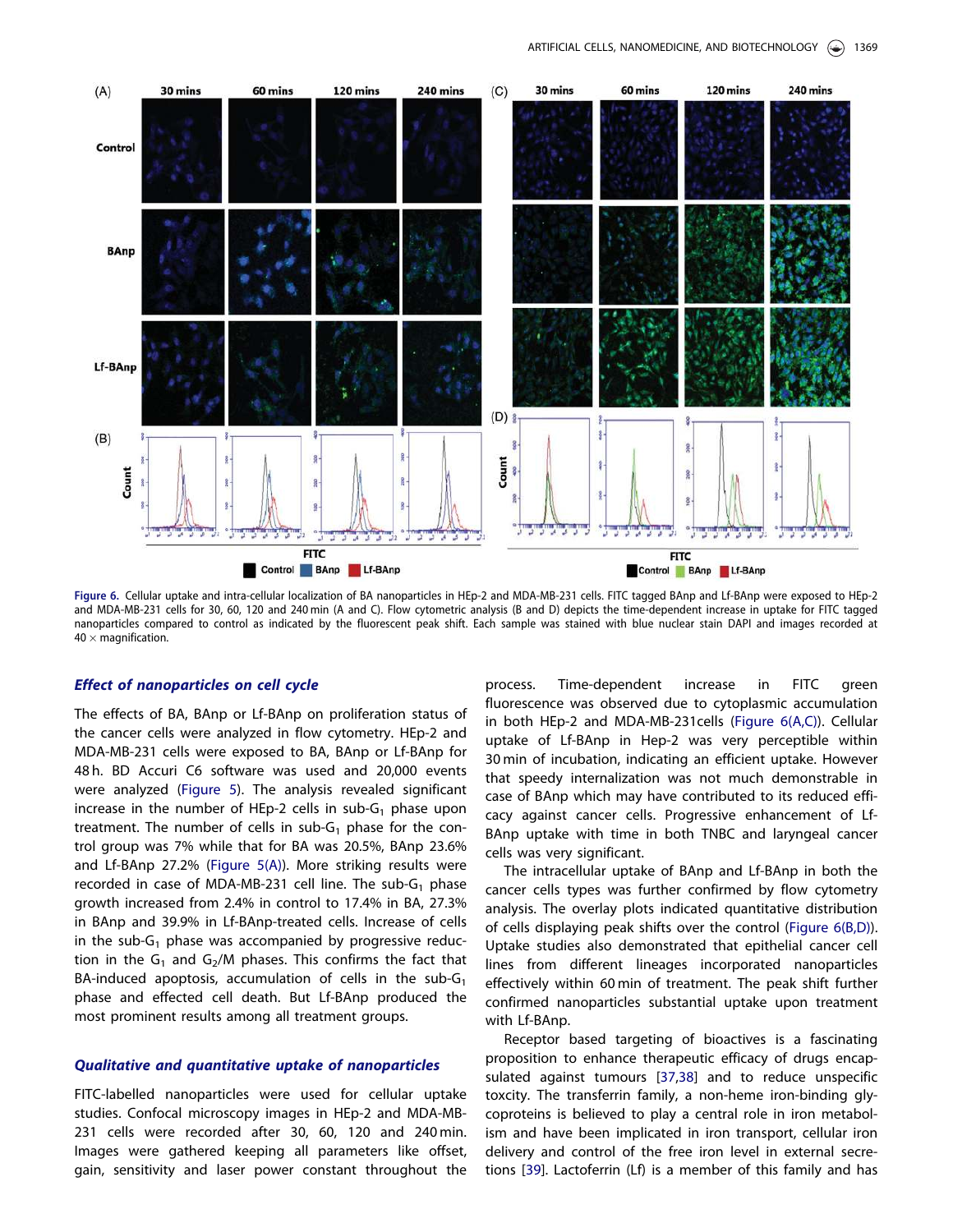evident role in regulating iron homeostasis. Lf is over expressed on the surface of metabolically active cancer cells and can aid in facilitated transport [40,41]. Some very recent studies on human brain malignant glioblastoma have elucidated lactoferrin in transporting etoposide across the blood–brain barrier indicating its effective drug delivery potential [42]. Based on these facts we designed a novel tool having lactoferrin tethered BA loaded-PLGA nanoparticles for demonstrable efficacy on highly invasive and complex cancer cell types.

The cellular cytotoxicity studies demonstrated that the lactoferrin ligand tethered nanoparticles (Lf-BAnp) expressed strong anti-proliferative and cytotoxic effects on both the cancer cell types HEp-2 and MDA-MB-231. The improved cytotoxic effects were likely due to rapid cellular uptake mediated by nanoparticle surface Lf. Time-dependent uptake and quantitative count by flow cytometry analysis clearly established significant intracellular entry of Lf-BAnp in early hours as compared to that of BAnp. At the end of 4 h, majority of the nanoparticles were taken up by the cells and this uptake was much higher (67.65%) in case of Lf-BAnp. A significant increase in the sub- $G_1$  population indicated cell death via apoptosis likely due to BA induced down regulation of anticancer targets like p53 [43] and survivin [44]. The rapid internalization, near nuclear localization and inhibition of cancerous cells confer lactoferrin functionalized nanoparticles as efficient delivery devices. Lf-BAnp therefore evidently expressed potentials for therapeutic targeting in triple negative breast and oral cancers. Very abundant presence of lactoferrin receptors on cancer cells were considered as a targeting stratagem in cancer chemotherapy. This work also presented one alterative tool for NIH rapid access chemotherapeutic BA applications against highly invasive complex cancer conditions. Nanoparticles ligand tethering provided remarkable improvement in transport of BCS class IV type compound BA and enhanced efficacy linked to cancer cell receptor targeted delivery. The study provides the first evidence that support Lf-BAnp design as a tactical ploy in triple negative breast and laryngeal cancer management.

# Conclusion

PLGA biopolymer nanoparticles were loaded successfully with a NIH rapid access chemotherapeutic BA. Size uniform nanoparticles tethered with lactoferrin protein were developed for targeted transport of BA cargo in cancer cells. Targeted nanoparticles were exposed to two highly invasive and metastatic cell lines, HEp-2 and MDA-MB-231. Lactoferrin tethered nanoparticles were able to achieve speedy cellular uptake and induced cancer cell death at a significant low dose of  $2-4 \mu g$ / mL compared to previous reports [17]. Present work firstly ensures that transport limitations of triterpenoid boactive BA was overcome for potential chemotherapeutic applications. Secondly it unfolds a newer treatment avenue against complex TNBC lacking suitable therapeutic intervention. Added advantage of nanoparticles designed is that it effectively mitigates cancer of larynx which can home metastasized breast cancer.

# Acknowledgements

Acknowledgement is due to the Centre for Research in Nanoscience and Nanotechnology, University Of Calcutta for the CU-BD CoE Flow Cytometry facility. We are also thankful to DST-FIST, UGC-SAP and DST-PURSE for providing infrastructure and instrument support for this work.

#### Disclosure statement

No potential conflict of interest was reported by the author(s).

#### Funding

AH would like to acknowledge UGC for URF fellowship grants [Sanction No: UGC/312/Fellow (Univ.), dated: 07.04.2015]. PM would like to acknowledge DBT for providing fellowship grant [BT/PR5731/MED/31/ 165/2012]. SG would like to acknowledge CSIR for providing fellowship grant [file no: 09/028(0934)/2014-EMR-I]. SD would like to thank UGC for Post Doctoral Fellowship for Women [Sanction No: F.15-1/2015-16/ PDFWM-2015-17-WES-33815 (SA-II)]. ABM H U would like to concede the support of Research Management Centre IIUM Grants [No. RPDF19 002 0012].

#### **References**

- [1] Brigger I, Dubernet C, Couvreur P. Nanoparticles in cancer therapy and diagnosis. Adv Drug Deliv Rev. 2002;54(5):631–651.
- [2] Misra R, Acharya S, Sahoo SK. Cancer nanotechnology: application of nanotechnology in cancer therapy. Drug Discov Today. 2010; 15(19–20):842–850.
- [3] Maeda H, Wu J, Sawa T, et al. Tumor vascular permeability and the EPR effect in macromolecular therapeutics: a review. J Control Release. 2000;65(1-2):271–284.
- [4] Acharya S, Sahoo SK. PLGA nanoparticles containing various anticancer agents and tumour delivery by EPR effect. Adv Drug Deliv Rev. 2011;63(3):170–183.
- [5] Kamaly N, Xiao Z, Valencia PM, et al. Targeted polymeric therapeutic nanoparticles: design, development and clinical translation. Chem Soc Rev. 2012;41(7):2971–3010.
- [6] Zhong Y, Meng F, Deng C, et al. Ligand-directed active tumor-targeting polymeric nanoparticles for cancer chemotherapy. Biomacromolecules. 2014;15(6):1955–1969.
- [7] Eiznhamer DA, Xu ZQ. Betulinic acid: a promising anticancer candidate. IDrugs. 2004;7(4):359–373.
- [8] Clarkson BD, Burchenal JH. Preliminary screening of antineoplasic drugs. Prog Clin Cancer. 1965;1:625–629.
- [9] Fulda S, Friesen C, Los M, et al. Betulinic acid triggers CD95 (APO-1/Fas)- and p53-independent apoptosis via activation of caspases in neuroectodermal tumors. Cancer Res. 1997;57(21):4956–4964.
- [10] Pisha E, Chai H, Lee IS, et al. Discovery of betulinic acid as a selective inhibitor of human melanoma that functions by induction of apoptosis. Nat Med. 1995;1(10):1046–1051.,
- [11] Rabi T, Shukla S, Gupta S. Betulinic acid suppresses constitutive and TNFalpha-induced NF-kappaB activation and induces apoptosis in human prostate carcinoma PC-3 cells. Mol Carcinog. 2008; 47(12):964–973.
- [12] Yao N, Li YJ, Lei YH, et al. A piperazidine derivative of 23-hydroxy betulinic acid induces a mitochondria-derived ROS burst to trigger apoptotic cell death in hepatocellular carcinoma cells. J Exp Clin Cancer Res. 2016;35(1):192
- [13] Cheng Y, Shao Y, Yan W. Solubilities of Betulinic acid in thirteen organic solvents at different temperatures. J Chem Eng Data. 2011;56(12):4587–4591.
- [14] Zuco V, Supino R, Righetti SC, et al. Selective cytotoxicity of betulinic acid on tumor cell lines but not on normal cells. Cancer Lett. 2002;175(1):17–25.